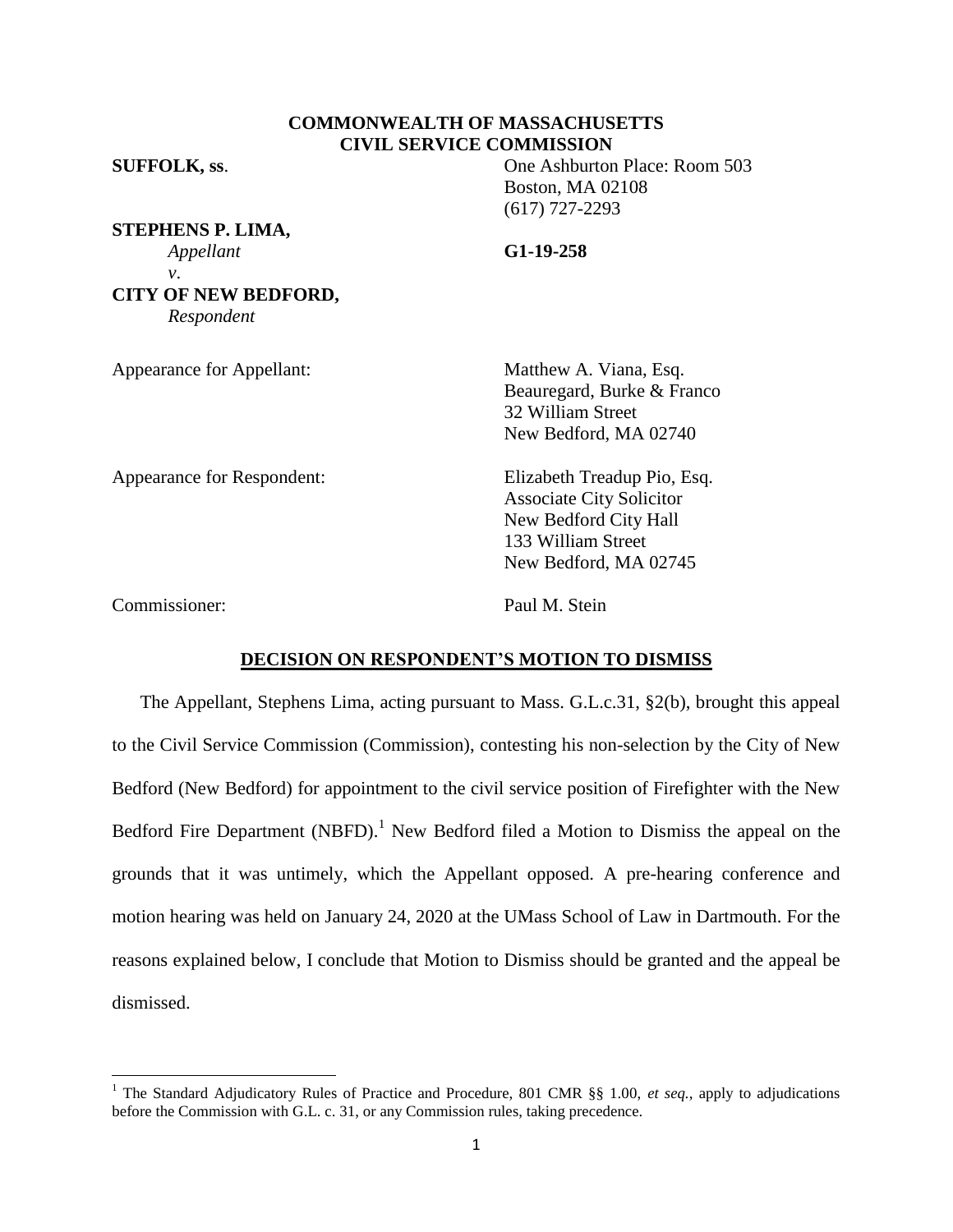#### **FINDINGS OF FACT**

Based on the submissions of the parties and viewing the evidence most favorably to the Appellant, I find the following material facts are not in dispute:

1. On March 28, 2018, the Appellant, Stephens P. Lima, took and passed the written civil service examination for Firefighter administered by the Massachusetts Human Resources Division (HRD) and his name was placed on the eligible list for Firefighter established by HRD on or about December 1, 2018.

2. On March 18, 2019, andas amended on March 24, 2019, HRD issued Certification No. 066166 authorizing New Bedford to appoint up to ten (10) Firefighters.

3. Mr. Lima's name appeared in a tie group in the  $6<sup>th</sup>$  position on Certification No. 06166.

4. New Bedford eventually appointed seven (7) candidates from Certification No. 06166, including six ranked below Mr. Lima on the certification.

5. On September 17, 2019, NBFD Administrative Coordinator Amy Poitras mailed a letter from Acting NBFD Fire Chief Paul Coderre to Mr. Lima, via certified mail return receipt, to the address listed by Mr. Lima in his NBFD employment application. The letter informed Mr. Lima that he had been bypassed and, in compliance with civil service law, informed him of the reasons for the bypass and advised him of his right to appeal the bypass decision to the Commission.

6. Mr. Lima never received Chief Coderre's September 17, 2019 letter. On or about October 10, 2019, the letter was returned, unopened, to the NBPD by the US Postal Service with the notation: "RETURN TO SENDER UNCLAIMED UNABLE TO FORWARD."

7. Meanwhile, on October 9, 2019, Mr. Lima contacted the NBFD to inquire about the status of his application and spoke to Ms. Poitras. She informed him that a letter had been sent to him on September 17, 2019. On that same day, Ms. Poitras sent Mr. Lima an e-mail stating:

2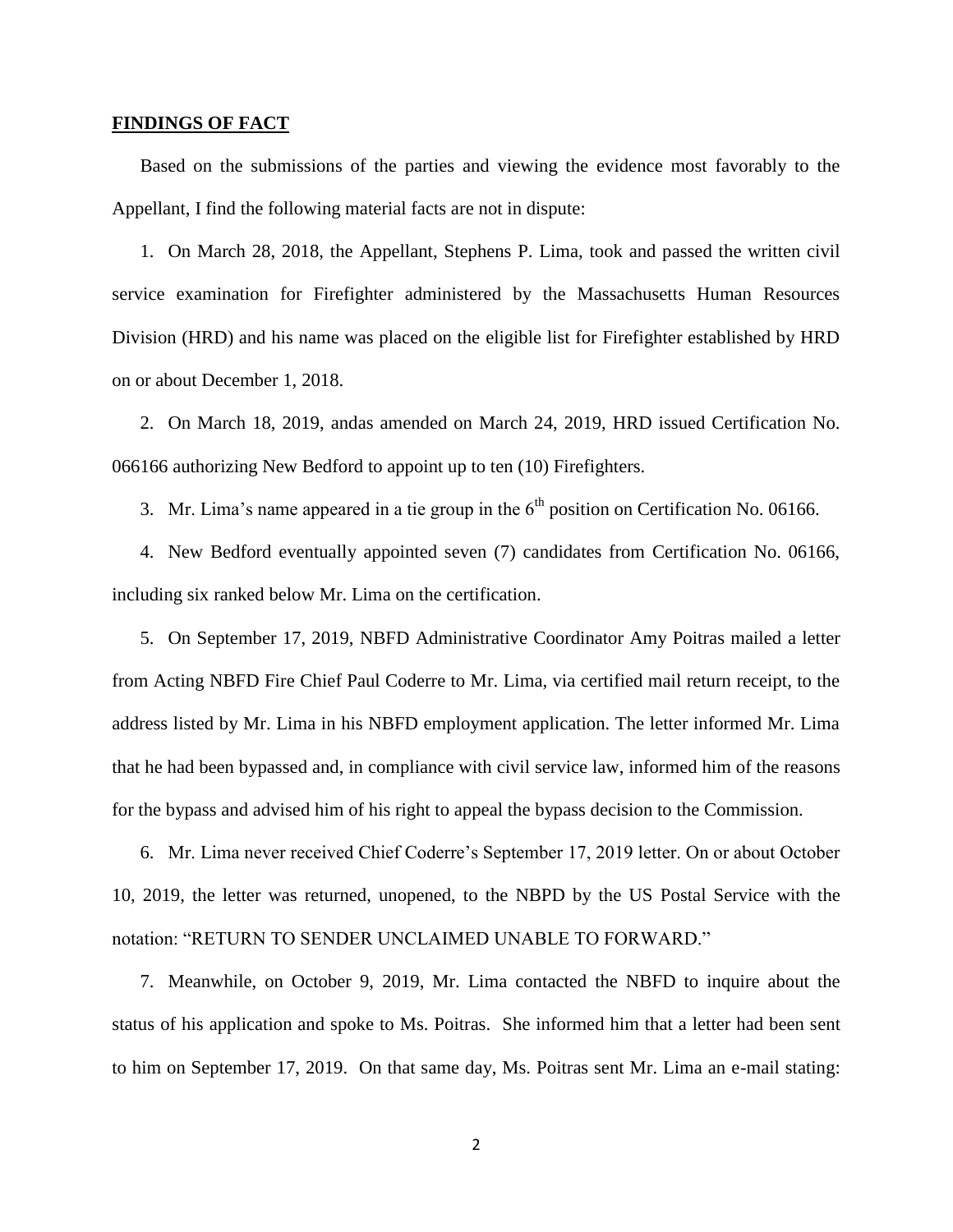"Attached are scanned copies of the contents of the envelope that was mailed certified mail on 09/17/19" to Mr. Lima. She included the tracking number and stated: "If you'd like when I receive the envelope "Return to Sender" I can give you a call to stop by the station and pick it up."

8. Mr. Lima acknowledges that he received Ms. Poitras's 10/9/19 email and read it that same day. He did not open the attachment containing the bypass letter.

9. On October 10, 2019, Mr. Lima emailed Ms. Poitras to request that she call him once the original September 17, 2018 letter was returned.

10. On October 15, 2019, Ms. Poitras left a voice message for Mr. Lima and emailed him indicating that the envelope containing the original September 17, 2019 letter had been received and that he could pick it up at the station.

11. On October 15, 2019, Mr. Lima went to the NBFD station to retrieve the letter but learned that Ms. Poitras had left for the day. He never returned to pick up the letter.

12. At some point on October 15, 2019, however, Mr. Lima opened the attachment to the email sent to him by Ms. Poitras on October 9. 2019 and reviewed its contents, and became aware of his bypass and right of appeal.

13. By letter to the Commission postmarked December 11, 2019, Mr. Lima filed this appeal.

## **STANDARD OF REVIEW**

The Commission may dispose of an appeal summarily, as a matter of law, pursuant to 801 C.M.R. 1.01(7) when undisputed facts affirmatively demonstrate "no reasonable expectation" that a party can prevail on at least one "essential element of the case". See, e.g., Milliken  $& Co.,$ v. Duro Textiles LLC, 451 Mass. 547, 550 fn.6, (2008); Maimonides School v. Coles, 71 Mass.App.Ct. 240, 249 (2008); Lydon v. Massachusetts Parole Board, 18 MCSR 216 (2005)

3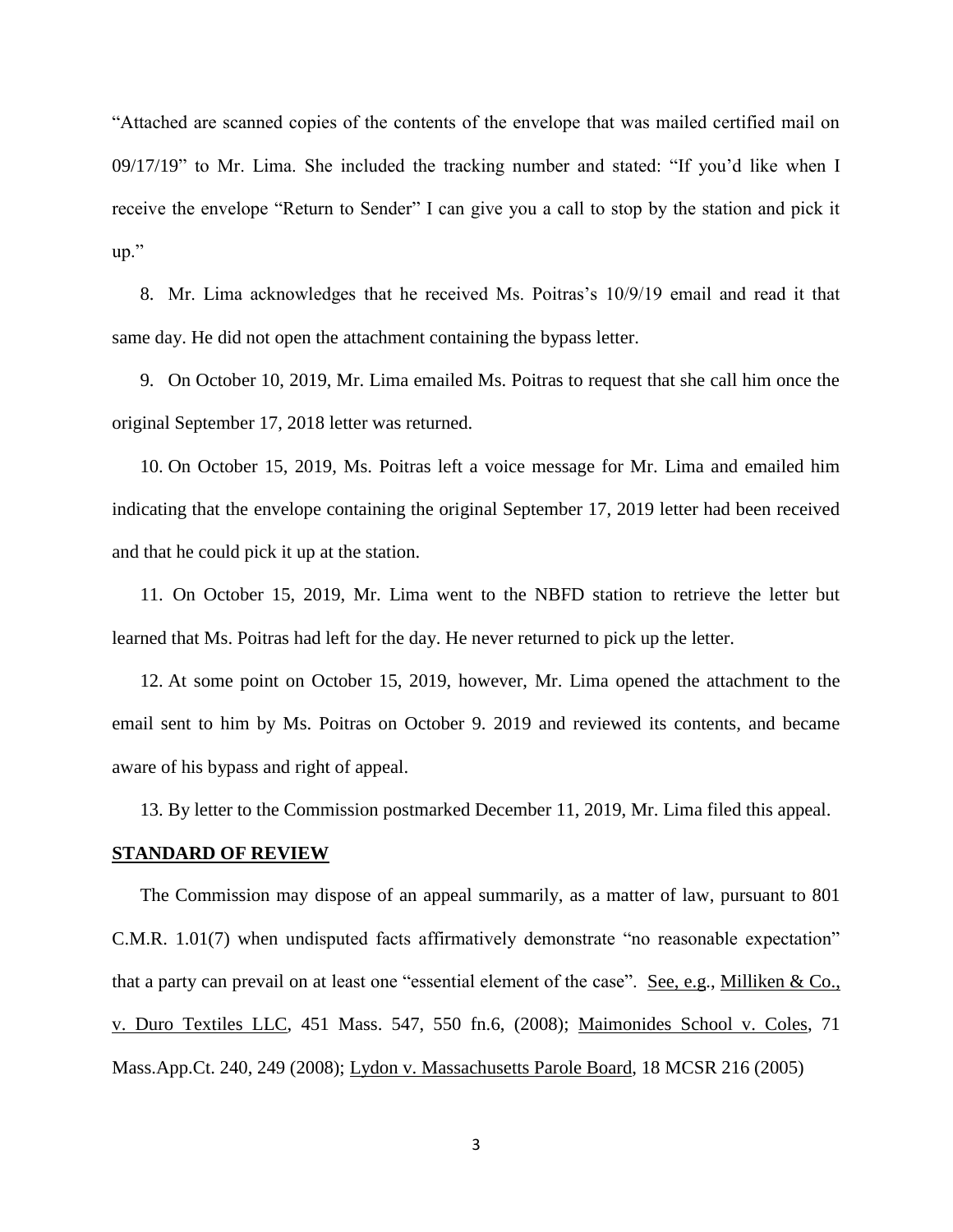#### **APPLICABLE CIVIL SERVICE LAW**

The Commission has established, by rule, a 60-day period within which a candidate must appeal to the Commission after notice of an "action or inaction" that resulted in an unlawful bypass is a jurisdictional matter that the Commission has strictly enforced. See, e.g,. Lane v. Newburyport Police Dep't, 28 MCSR 587 (2015), citing Pugsley v. City of Boston, 24 MCSR 544 (2011); Gagnon v. Boston Fire Dep't, 28 MCSR 179 (2015). The sixty-day window commences upon "receipt of notice that makes the [applicant] aware of his or her non-selection and right of appeal to the Commission." Costa v. City of Brockton, 28 MCSR 87 (2015).

The Commission is open to giving Mr. Lima the benefit of the doubt that he did not receive notice of any attempted delivery of the NBFD's September 17, 2019 letter, despite the fact that the 2019 letter was properly addressed, and in the regular course of business it could be expected that the USPS delivered notice to him that it was holding a certified letter for him to pick up. There is no doubt, however, that on October 9, 2019, Mr. Lima received an email from the NBFD that contained an attachment with the complete contents of the September 17, 2019 letter and that the text of that email expressly identified the attachment as including the "contents of the envelope that was mailed certified mail on 09/17/19". At that point, the NBFD had taken all steps necessary to make Mr. Lima aware of the NBFD's bypass decision. Although Mr. Lima apparently chose not to open the attachment until October 15, 2019, that does not change the fact that he was placed on notice of the bypass decision upon receiving that email, any more than he would be excused if he had picked up the September 17, 2019 letter at some earlier date but never opened it until October 15, 2019.

As Mr. Lima's appeal was filed outside the sixty-day mandatory window, it is untimely and the Commission lacks jurisdiction to hear his appeal.